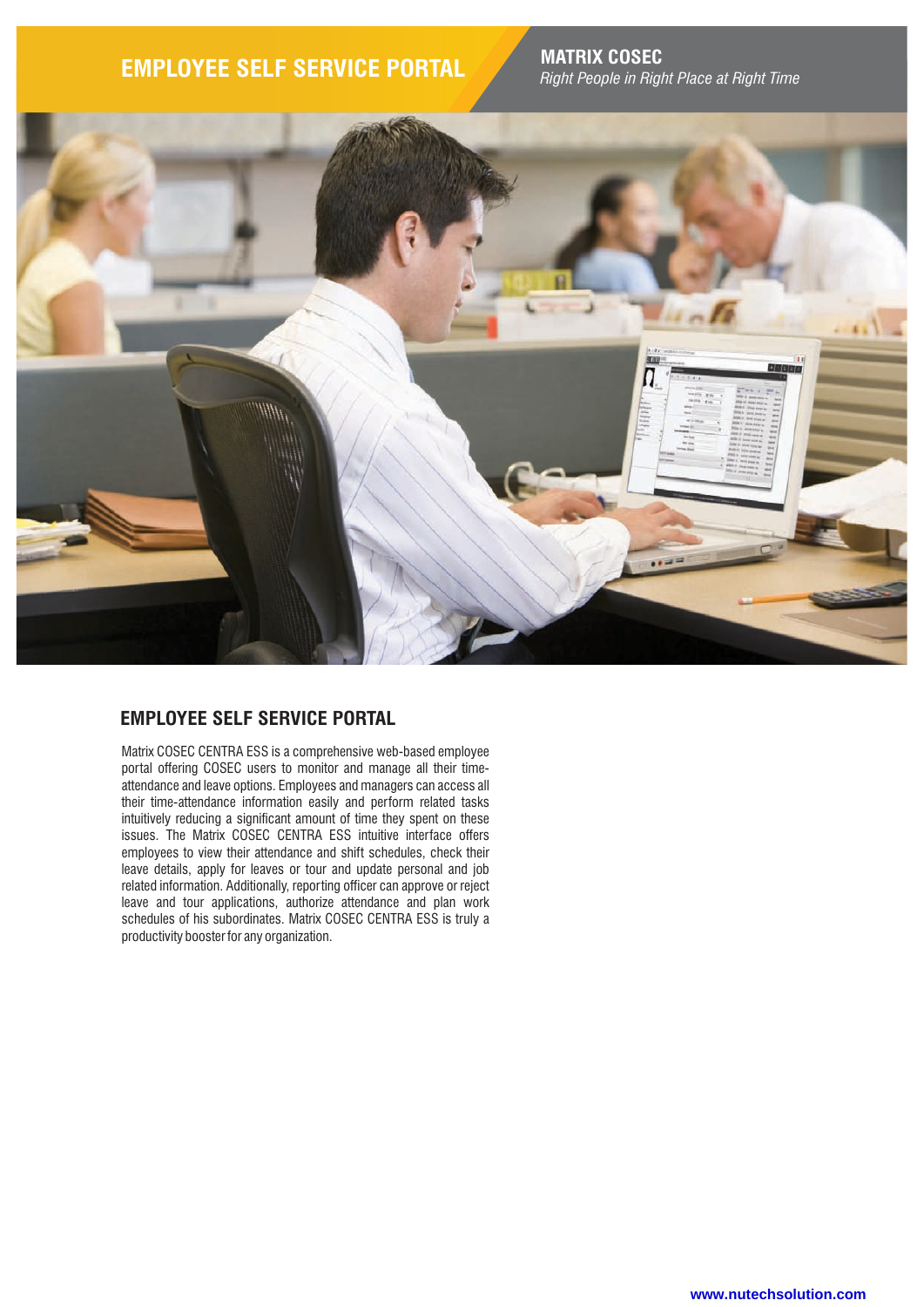

### **KEY FEATURES**

### **Attendance and Leave Status**

Matrix COSEC CENTRA ESS provides direct web based access to employees to view their attendance summary, attendance details and leave status for a particular day, current month, previous month or any user defined period. This detailed information is presented with colorful marking for easy interpretation.

#### **Shift Schedules**

Employees can view their own shifts and schedules for the current and upcoming months for advance planning. This advance planning greatly improves their time management and efficiency.

#### **Attendance Correction**

Matrix ESS allows managers to correct attendance of team members for special reasons such as official duty, special flexibility for a vehicle breakdown or medical emergency, etc. If granted permission by the system administrator, the manager can change presence and entry/exit timings of his team members. Of course, all these alterations are stored in the audit trail for official records.

#### **Mark Attendance**

Attendance tracking for the field or mobile employees presents several challenges to HR person. From ESS, the field person can directly login into the COSEC server and mark his attendance without going to the office.

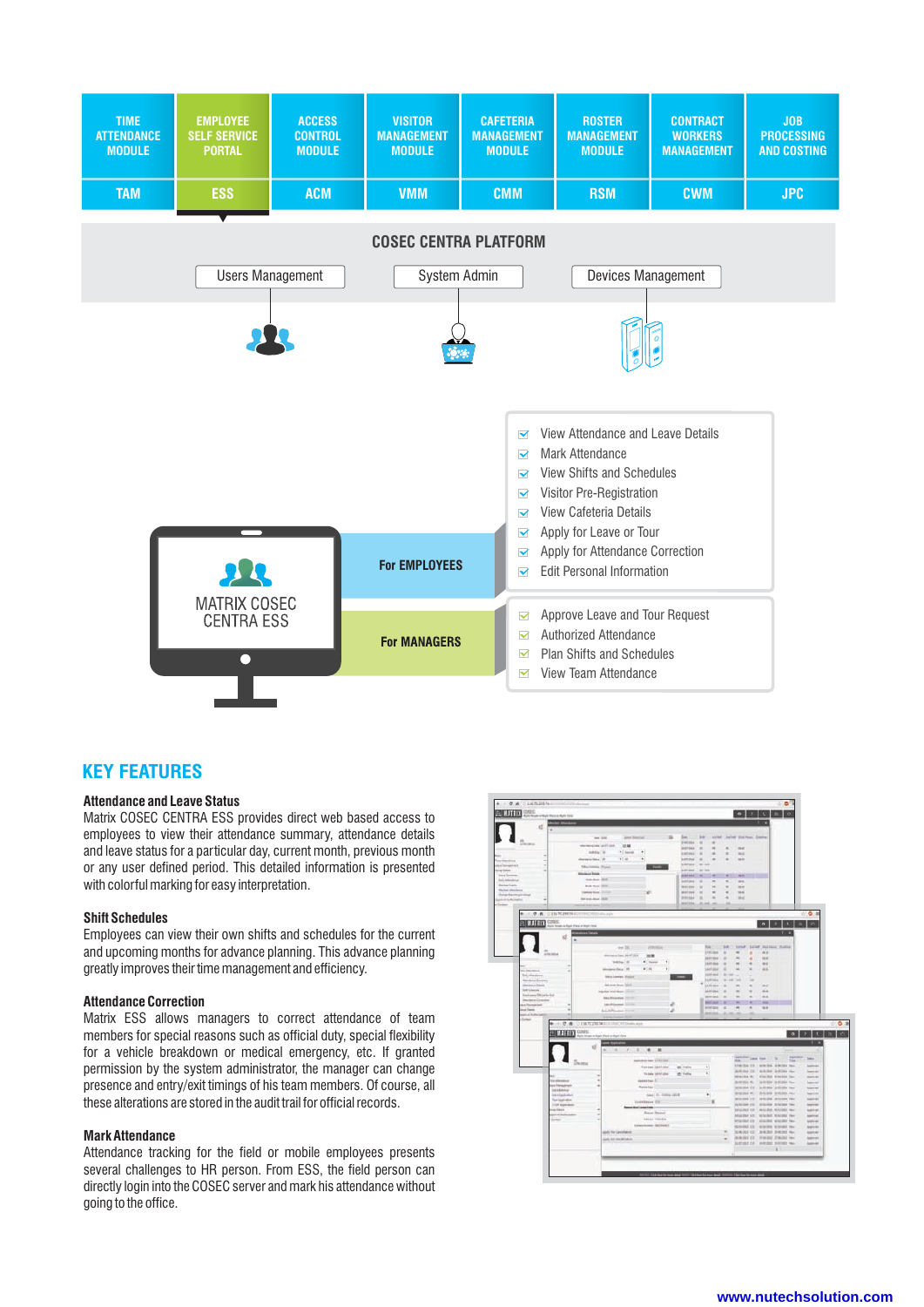

#### **Leave Application and Approval**

Anyone who has applied for leave knows the frustration of filling the paper form and waiting for the approval from the reporting officer. With Matrix COSEC CENTRA ESS, employees can request for attendance authorization, overtime, compensatory-off and personal and official leaves to his reporting officer. This request is reflected on the reporting officer's ESS dashboard. Tedious and manual paperwork is completely eliminated.

#### **Cafeteria Details**

Using COSEC CENTRA ESS, a user can check his prepaid and postpaid cafeteria expenses during the month. He can also check monthly menu and apply for any correction in the consumption shown.

#### **Message Board**

Matrix COSEC CENTRA ESS displays customizable messages on the home page of the portal and thus viewable to all users. A user reads the message as soon as he logs into the ESS. Admin and HR can update employees with the latest internal and external news and events.

#### **Visitor Pre-Registration**

Using COSEC CENTRA ESS portal, authorized employees can pre-register a visitor quickly and easily before the actual visit. He can register a visitor with personal and official detail along with purpose of visit and other necessary information. Security and reception can use this information to prepare a pass for the visitor improving overall productivity and give a professional impression of the organization.

#### **Reporting Officer Self Service**

COSEC CENTRA offers self-service portal for reporting officers to manage their team effectively. In addition to the employee related features, reporting officer can create and manage shift schedules, approve and manage leaves, authorize attendance and overtime/comp-off hours and change reporting group of his team members.

#### **Add/Edit Personal Details**

COSEC CENTRA ESS allows the employees to add/edit their personal details from their own computer. This helps in maintaining an error-free and updated database of all employees. Employees can add/edit their qualification, nationality, marital status, experience, local and permanent addresses, contact details, blood group, etc.

#### **Dashboard**

COSEC CENTRA ESS dashboard offers a quick overview of an employee's leave, attendance and shift detail in a single window. User can access detail information directly from this dashboard with just one click on the item of his interest.